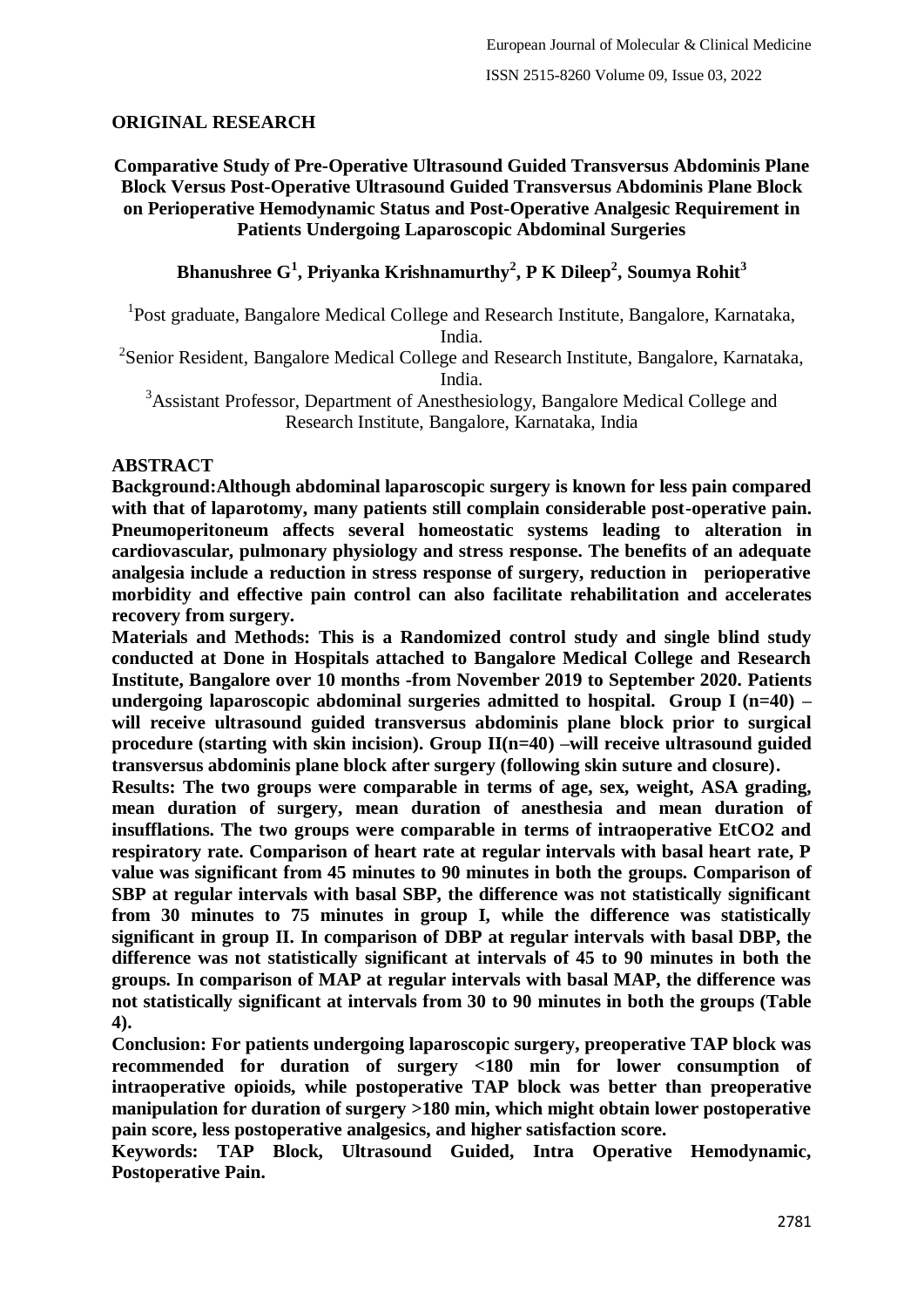**Corresponding Author:**Dr.Priyanka Krishnamurthy, Senior Resident, Bangalore Medical College and Research Institute, Bangalore, Karnataka, India.

## **INTRODUCTION**

Challenge to anesthesiologists is to minimize the opioid consumption intraoperatively, postoperatively and to prevent opioid related side effects, most serious of which is respiratory depression, post-operative nausea and vomiting.<sup>[1]</sup>

Although abdominal laparoscopic surgery is known for less pain compared with that of laparotomy, many patients still complain considerable post-operative pain.<sup>[2]</sup> Pneumoperitoneum affects several homeostatic systems leading to alteration in cardiovascular, pulmonary physiology and stress response.[3]

The benefits of an adequate analgesia include a reduction in stress response of surgery, reduction in perioperative morbidity and effective pain control can also facilitate rehabilitation and accelerates recovery from surgery.<sup>[4]</sup>

Transversus abdominis plane block is widely practiced peripheral nerve block, utilized to anaesthetize somatic nerves supplying anterior abdominal wall by depositing local an aesthetic in neurovascular plane between internal oblique and transversus abdominis muscle layers.[5] Transversus abdominis plane block is given before occurrence of noxious stimulation which could relieve postoperative pain by alleviating pain of peripheral and central sensitization. $[6]$ 

As there are fewer studies available, this study aids in comparing the efficacy of intraoperative hemodynamic stability and analgesic effect of preoperative versus postoperative transversus abdominis plane block, in patients undergoing laparoscopic abdominal surgeries.

## **Aim and Objectives:**

To compare the outcome and efficacy of preoperative versus postoperative ultrasound guided transversus abdominis plane block. By comparing perioperative hemodynamic status. Postoperative analgesic requirement and recovery profile.

## **MATERIALS & METHODS**

This is a Randomized control study and single blind study conducted at Done in Hospitals attached to Bangalore Medical College and Research Institute, Bangalore over 10 months from November 2019 to September 2020. Patients undergoing laparoscopic abdominal surgeries admitted to hospital.

#### **Inclusion Criteria**

- Patients giving informed written consent. (Annexure I)
- Patients undergoing laparoscopic abdominal surgeries
- Patients age between  $20 60$  years.
- Patients belonging to ASA I, II (Annexure III)

### **Exclusion Criteria**

- Patients who refused to give informed written consent.
- Emergency surgeries
- Allergy for local Anesthetic and confirmed local anaesthetic toxicity.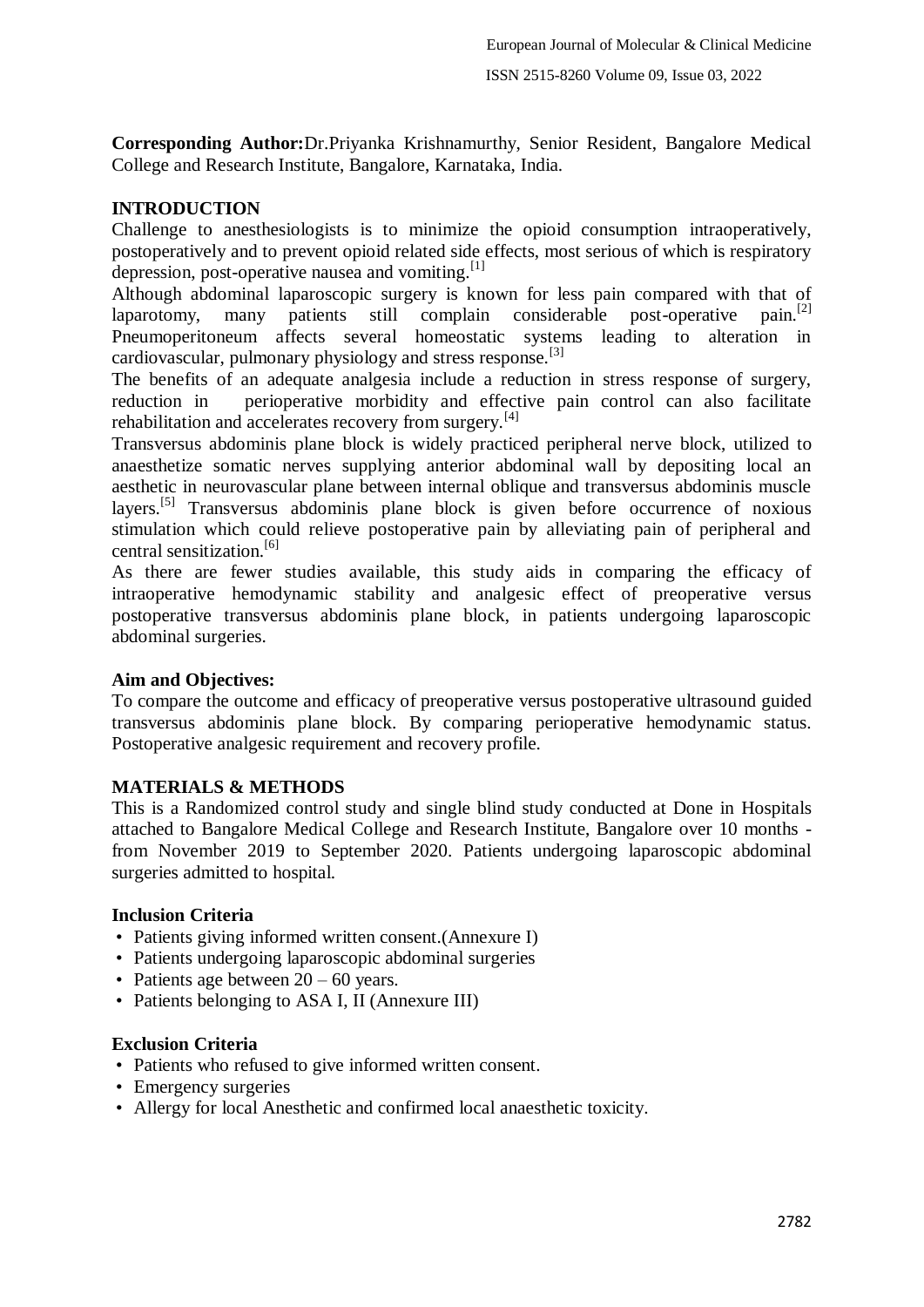**Sampling Method:** After obtaining informed written consent from patients during preoperative visit, patients were randomly grouped by computer generated numbers and assigned to one of the two groups:

Group I (n=40) –will receive ultrasound guided transversus abdominis plane block prior to surgical procedure (starting with skin incision)

Group  $II(n=40)$  –will receive ultrasound guided transversus abdominis plane block after surgery (following skin suture and closure)

A thorough pre-operative evaluation was done on the previous day. All patients were kept nil per orally for 8 hours. Tab Ranitidine 150mg and Tab Alprazolam 0.5mg per orally was given night before the day of surgery. On arrival to the pre-operative room, intravenous access was secured with 18G cannula preferably in the right arm. Non-Invasive Blood Pressure (NIBP), Pulse Oximetry and Electrocardiogram (ECG) monitors were connected. The baseline Systolic, Diastolic and Mean arterial blood pressures (SBP, DBP and MAP), Heart Rate (HR) and Oxygen Saturation (SpO2) was recorded.

On arrival to the operating room, Blood pressure, Pulse Oximetry and ECG was connected. SBP, DBP, MAP, HR and SpO2 monitoring were recorded continuously.

All the patients were premeditated with Inj. Glycopyrrolate 0.005mg/kg IV, Inj midazolam 0.05mg/kg IV and Inj Fentanyl 2mcg/kg IV. After pre-oxygenation for 3 minutes with 100% oxygen, patients in each group were induced by InjPropofol 2mg/kg followed by InjVecuronium 0.1mg/kg. Bag and mask ventilation was done for three minutes. Laryngoscopy and intubation were done with appropriately sized cuffed endotracheal tube. After confirming proper placement of endotracheal tube, anesthesia was maintained with 70:30 mixtures of nitrous oxide and oxygen with isoflurane 1-1.5% and intermittent intravenous boluses of vecuronium 1mg as needed. Patients were mechanically ventilated through closed circuit. Intermittent positive pressure ventilation was adjusted to maintain end-tidal carbon dioxide (EtCO2) value between 30-40mmHg such that the airway pressures were kept at a minimum with tidal volume 6ml/kg and respiratory rate of 15 breaths/min with positive end-expiratory pressure of 5mmHg.

All transversus abdominis plane blocks are performed bilaterally with real-time ultrasoundguide using a 6-13MHz linear probe and 23g 90mm spinal needle, in-plane technique. Ultrasound probe is placed transversely in the flank between anterior superior iliac spine and the costal margin. The external oblique muscle, internal oblique muscle and transversus abdominis muscle are identified using ultrasound.

Two 20mL syringes are prepared with local anesthetic concentration of 0.25% bupivacaine. The local anesthetic solution injected after confirming with ultrasound that solution is spreading in the plane between the internal oblique and transversus abdominis muscles to the right and left abdominal walls Group I (n=20) –will receive ultrasound guided transversus abdominis plane block prior to surgical procedure (starting with skin incision) and Group II (n=20) –will receive ultrasound guided transversus abdominis plane block after surgery (following skin suture and closure).

Hemodynamic variables were monitored and recorded at every 5-minute interval for first 30 minutes, then at every 10 minutes for next 60 minutes and then at every 15 minutes up to completion of surgery and anesthesia.

After completion of surgery, the residual neuromuscular blockade was antagonized with inj. Neostigmine 0.05mg/kg and Glycopyrolate 0.01mg/kg IV. The patient was extubated once the patient regains consciousness and the patients were transferred to the post-anesthesia care unit (PACU).

Patients are familiarized with visual analogue score (VAS) (Annexure-IV) a day before surgery. VAS  $\lt$  to 4 is considered as adequate pain relief. Patient first analgesic dose requirement is recorded and complications such as sedation assessed by Ramsay sedation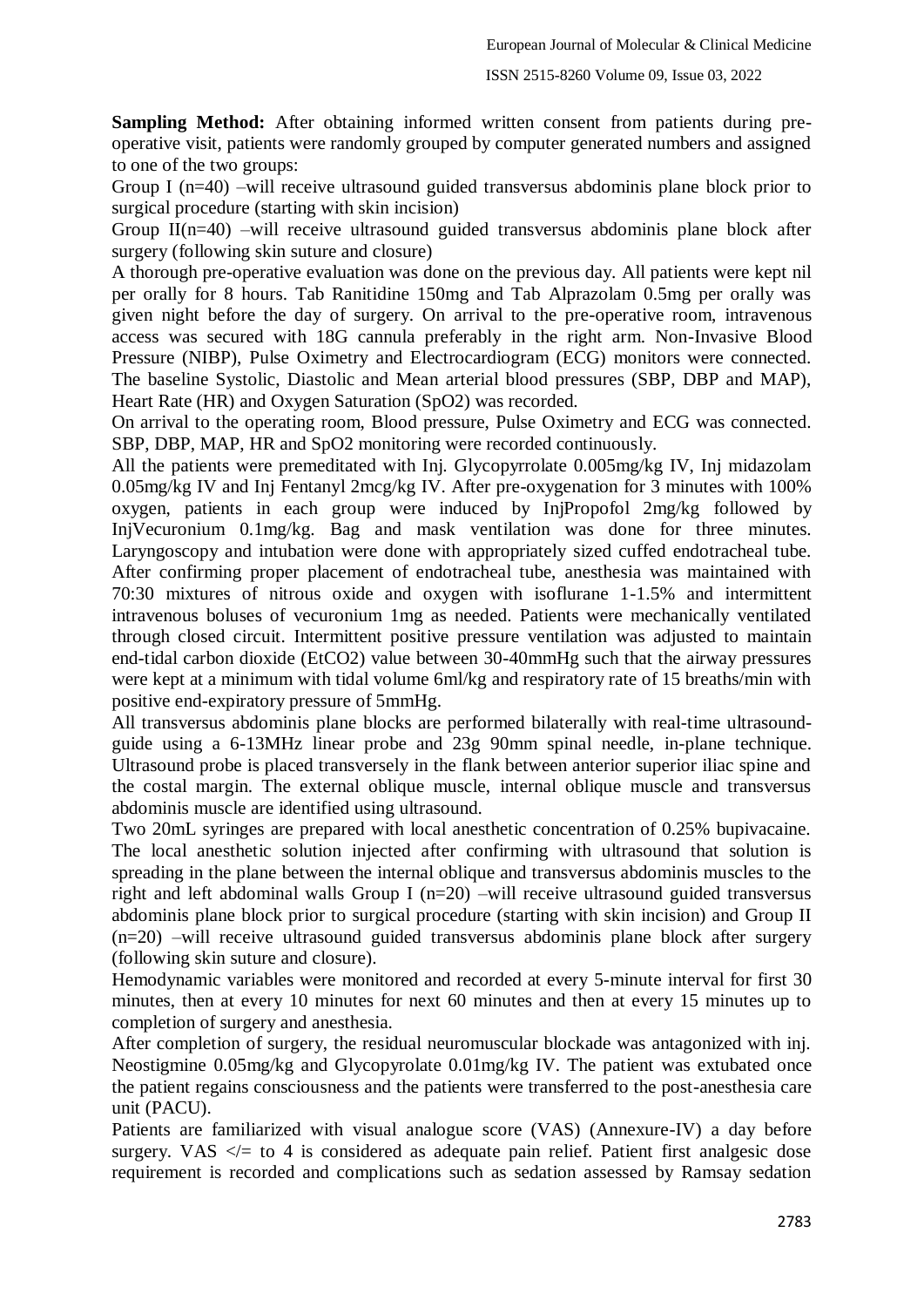score (Annexure-V), postoperative nausea and vomiting, respiratory depression (respiratory rate <10beats/min or oxygen saturation <95%) are noted. Postoperative monitoring recorded every 15 min for the first 1 h, hourly for next 6 h and 2 hourly for the 12-h period and then at 24h period.

A patient with VAS score of more than 4 was treated with inj. tramadol 100mg intravenous (I.V.). Further and subsequent doses of tramadol was given and after assessing VAS of more than 4. The total dose of analgesia utilized was recorded.

# **RESULTS**

The two groups were comparable in terms of age, sex, weight, ASA grading, mean duration of surgery, mean duration of anesthesia and mean duration of insufflations [Table1].

| Tuble 11 Demographic anni Were comparable in Soun me groups |                |                 |         |
|-------------------------------------------------------------|----------------|-----------------|---------|
| <b>Study parameter</b>                                      | <b>Group I</b> | <b>Group II</b> | P value |
| Age                                                         | 45.40          | 45.29           | 0.312   |
| Sex M/F                                                     | 10/25          | 13/21           | 0.134   |
| Weight                                                      | 57.36          | 58.37           | 0.441   |
| ASA grading I/II                                            | 10/24          | 8/26            | 0.430   |
| Duration of surgery                                         | 1.61           | 1.42            | 0.219   |
| Duration of anesthesia                                      | 2.10           | 1.96            | 0.109   |
| Duration of insufflation                                    | 1.29           | 1.10            | 0.481   |

**Table 1: Demographic data were comparable in both the groups**

| Table 2: Baseline hemodynamic data were comparable in both groups |  |
|-------------------------------------------------------------------|--|
|-------------------------------------------------------------------|--|

| <b>Study parameter</b>   | <b>Group I</b> | <b>Group II</b> | P value |
|--------------------------|----------------|-----------------|---------|
| Heart rate               | 90.13          | 85.71           | 0.237   |
| Systolic blood pressure  | 128.27         | 137.17          | 0.104   |
| Diastolic blood pressure | 80.54          | 77.13           | 0.066   |
| Mean blood pressure      | 98.38          | 98.69           | 0.618   |
| Respiratory rate         | 12.13          | 12.59           | 0.198   |

The baseline HR, SBP, DBP, MBP and RR values were comparable in both groups [Table2].

| <b>Time</b>      |         | <b>Heart rate Mean (SD)</b> |           |        | <b>Resp. rate Mean (SD)</b> |       |        | ETCO2 Mean (SD) |       |  |
|------------------|---------|-----------------------------|-----------|--------|-----------------------------|-------|--------|-----------------|-------|--|
|                  | Grp 1   | <b>Grp II</b>               | ${\bf P}$ | Grp 1  | <b>Grp II</b>               | P     | Grp 1  | <b>Grp II</b>   | P     |  |
|                  |         |                             | value     |        |                             | value |        |                 | value |  |
| <b>Baseline</b>  | 90.34   | 85.28                       | 0.267     | 13.26  | 13.59                       |       | 32.21  | 32.45           |       |  |
|                  | (20.21) | (13.87)                     |           | (1.97) | (2.10)                      |       | (5.32) | (5.64)          |       |  |
| (AI)<br>At       | 88.82   | 82.29                       | 0.044     | 11.26  | 13.13                       | 0.198 | 32.35  | 31.26           | 0.426 |  |
| Intubation       | (12.34) | (13.24)                     |           | (2.05) | (2.03)                      |       | (4.79) | (4.01)          |       |  |
| 5 MIN AI         | 86.21   | 81.53                       | 0.146     | 11.39  | 11.12                       | 0.758 | 30.24  | 31.93           | 0.869 |  |
| *                | (8.50)  | (11.23)                     |           | (0.71) | (0.41)                      |       | (4.10) | (3.93)          |       |  |
| Insufflation     | 84.16   | 80.37                       | 0.149     | 11.29  | 11.30                       | 0.33  | 26.29  | 29.51           | 0.084 |  |
|                  | (10.92) | (17.24)                     |           | (0.69) | (0.41)                      |       | (3.20) | (3.02)          |       |  |
| 5 min            | 86.21   | 84.37                       | 0.268     | 10.26  | 11.61                       | 0.397 | 29.85  | 29.23           | 0.569 |  |
|                  | (12.95) | (11.87)                     |           | (0.86) | (0.41)                      |       | (2.21) | (2.92)          |       |  |
| $10 \text{ min}$ | 89.23   | 85.12                       | 0.212     | 11.59  | 11.36                       | 0.548 | 30.10  | 30.61           | 0.842 |  |
|                  | (13.48) | (10.31)                     |           | (1.01) | (0.41)                      |       | (2.41) | (2.96)          |       |  |

**Table 3: Comparison of HR, RR and EtCo2 among study groups**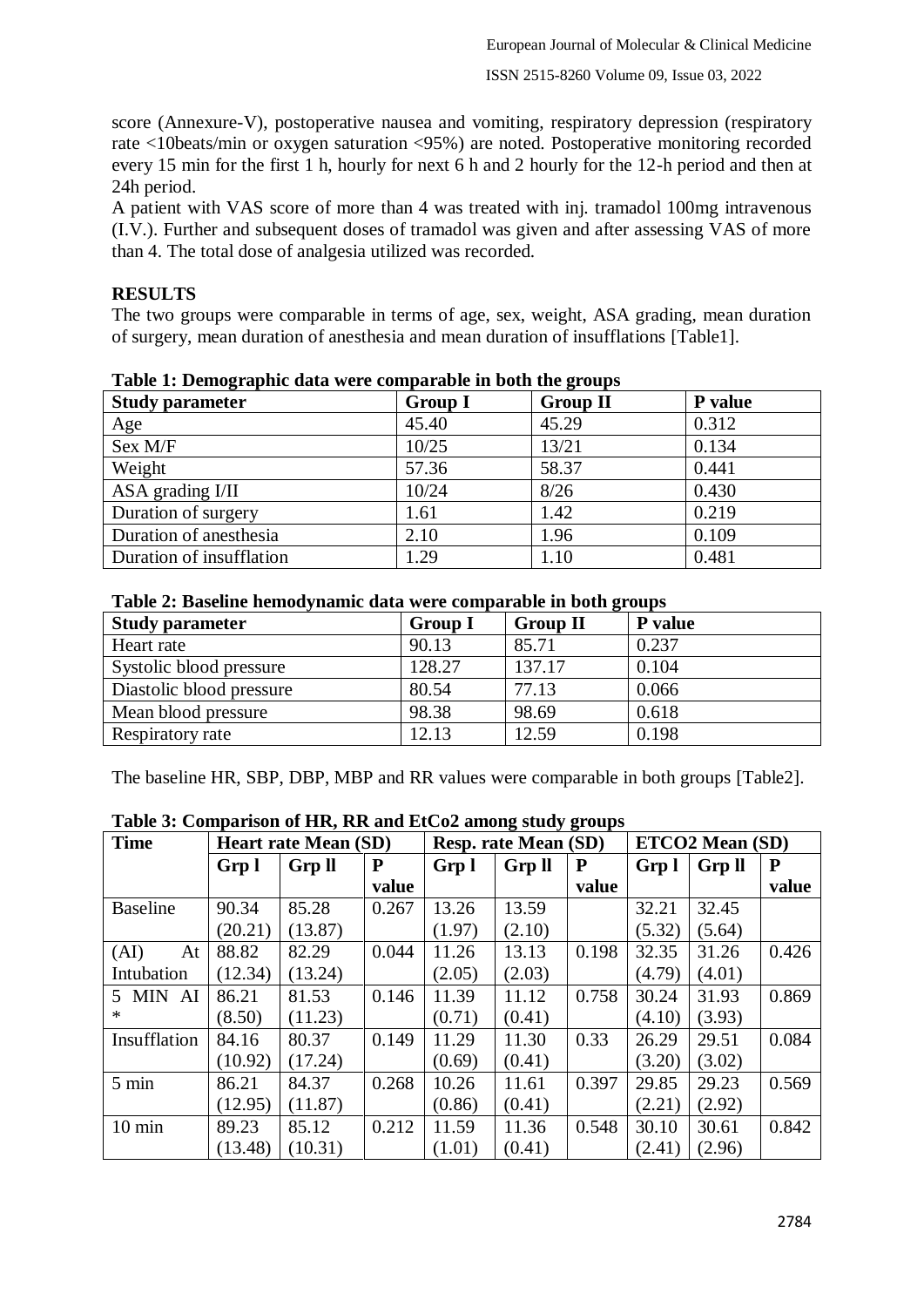| $15 \text{ min}$ | 90.86   | 84.33   | 0.059 | 11.64  | 11.37  | 0.564 | 31.35  | 31.41  | 0.121 |
|------------------|---------|---------|-------|--------|--------|-------|--------|--------|-------|
|                  | (15.29) | (10.94) |       | (1.06) | (0.41) |       | (3.10) | (2.16) |       |
| 30 min           | 89.97   | 82.73   | 0.067 | 10.23  | 11.32  | 0.399 | 31.86  | 31.61  | 0.643 |
|                  | (14.32) | (8.95)  |       | (1.01) | (0.41) |       | (3.98) | (2.95) |       |
| 45 min           | 85.33   | 80.24   | 0.05  | 11.37  | 11.28  | 0.399 | 31.73  | 30.31  | 0.601 |
|                  | (12.30) | (8.13)  |       | (1.03) | (0.41) |       | (4.26) | (3.19) |       |
| $60$ min         | 82.49   | 78.93   | 0.043 | 11.82  | 11.23  | 0.547 | 30.26  | 30.26  | 0.699 |
|                  | (10.84) | (7.50)  |       | (1.11) | (0.41) |       | (4.96) | (3.13) |       |
| $75$ min         | 82.92   | 77.26   | 0.087 | 11.10  | 11.12  | 0.725 | 30.45  | 29.63  | 0.838 |
|                  | (11.16) | (8.69)  |       | (1.11) |        |       | (4.94) | (2.73) |       |
| 90 min           | 78.17   | 78.13   | 0.187 | 11.13  | 11.13  | 0.753 | 30.36  | 28.83  | 0.99  |
|                  | (9.78)  | (8.28)  |       | (1.13) |        |       | (5.18) | (2.91) |       |
| Extubation       | 88.56   | 86.25   | 0.324 | 15.36  | 16.37  | 0.003 | 29.45  | 28.64  |       |
|                  | (11.36) | (11.35) |       | (1.04) |        |       | (5.36) | (4.13) |       |

ISSN 2515-8260 Volume 09, Issue 03, 2022

The two groups were comparable in terms of intraoperative EtCO2 and respiratory rate. Comparison of heart rate at regular intervals with basal heart rate, P value was significant from 45 minutes to 90 minutes in both the groups [Table 3].

| <b>Time</b>                | <b>SBP</b> Mean (SD) |               |                | <b>DBP</b> Mean (SD) |               |                  | <b>MBP</b> Mean (SD) |               |              |
|----------------------------|----------------------|---------------|----------------|----------------------|---------------|------------------|----------------------|---------------|--------------|
|                            | Grp 1                | <b>Grp II</b> | ${\bf P}$      | Grp l                | <b>Grp II</b> | ${\bf P}$        | Grp 1                | <b>Grp II</b> | $\mathbf{P}$ |
|                            |                      |               | value          |                      |               | value            |                      |               | value        |
| <b>Baseline</b>            | 134.27               | 141.93        | 0.101          | 81.58                | 78.34         | 0.064            | 99.12                | 98.82         | 0.726        |
| <b>SBP</b>                 | (12.25)              | (17.23)       |                | (10.12)              | (7.77)        |                  | (10.25)              | (8.96)        |              |
| (AI)<br>At                 | 129.00               | 138.31        | 0.071          | 81.24                | 81.02         | 0.761            | 97.46                | 100.21        | 0.294        |
| Intubation                 | (17.20)              | (24.62)       |                | (11.63)              | (11.36)       |                  | (12.34)              | (14.23)       |              |
| 5 min AI                   | 116.20               | 117.23        | 0.436          | 74.37                | 73.98         | 0.700            | 88.23                | 88.45         | 0.634        |
|                            | (20.73)              | (19.56)       |                | (12.16)              | (7.33)        |                  | (15.26)              | (10.36)       |              |
| insufflation               | 121.69               | 127.34        | 0.298          | 83.10                | 84.64         | 0.739            | 95.34                | 99.67         | 0.549        |
|                            | (14.26)              | (29.76)       |                | (13.12)              | (16.28)       |                  | (13.46)              | (21.34)       |              |
| $5 \text{ min}$            | 133.26               | 143.26        | 0.04           | 93.26                | 93.64         | 0.334            | 106.20               | 110.31        | 0.396        |
|                            | (21.63)              | (20.23)       |                | (15.67)              | (12.85)       |                  | (16.21)              | (15.29)       |              |
| $10 \text{ min}$           | 143.93               | 149.28        | 0.13           | 99.34                | 95.64         | 0.113            | 113.23               | 113.34        | 0.840        |
|                            | (14.30)              | (19.27)       |                | (13.26)              | (8.26)        |                  | (11.46)              | (10.41)       |              |
| $15 \text{ min}$           | 142.37               | 138.82        | 0.194          | 97.51                | 88.68         | 0.007            | 111.35               | 105.86        | 0.016        |
|                            | (13.29)              | (18.62)       |                | (10.63)              | (10.03)       |                  | (10.12)              | (12.36)       |              |
| $30 \overline{\text{min}}$ | 130.87               | 149.68        | $\overline{0}$ | 86.21                | 82.34         | 0.014            | 102.21               | 104.67        | 0.134        |
|                            | (15.07)              | (8.23)        |                | (8.13)               | (5.69)        |                  | (9.75)               | (5.68)        |              |
| 45 min                     | 130.39               | 149.27        | $\overline{0}$ | 85.74                | 78.13         | $\boldsymbol{0}$ | 100.23               | 102.61        | 0.648        |
|                            | (16.49)              | (12.63)       |                | (9.62)               | (7.12)        |                  | (9.23)               | (8.29)        |              |
| $60$ min                   | 127.74               | 147.26        | $\overline{0}$ | 86.26                | 77.21         | $\overline{0}$   | 100.71               | 100.38        | 0.492        |
|                            | (12.27)              | (11.50)       |                | (7.67)               | (7.34)        |                  | (7.60)               | (8.41)        |              |
| 75 min                     | 129.38               | 145.21        | $\overline{0}$ | 87.27                | 77.03         | 0.001            | 101.52               | 101.23        | 0.62         |
|                            | (12.41)              | (12.18)       |                | (7.26)               | (8.93)        |                  | (8.53)               | (9.36)        |              |
| $90 \text{ min}$           | 131.37               | 148.26        | $\overline{0}$ | 87.21                | 77.16         | $\overline{0}$   | 102.31               | 102.05        | 0.431        |
|                            | (10.87)              | (13.47)       |                | (7.71)               | (9.67)        |                  | (7.63)               | (10.34)       |              |
| Extubation                 | 144.39               | 146.35        | 0.573          | 89.23                | 91.31         | 0.613            | 107.18               | 109.31        | 0.637        |
|                            | (18.95)              | (14.16)       |                | (13.61)              | (13.51)       |                  | (14.38)              | (13.28)       |              |

**Table 4: Comparison of SBP, DBP and MBP among study groups**

Comparison of SBP among study groups, the difference was statistically significant from intervals of 30 minutes to 90 minutes, P values  $< 0.03$  with group I having lesser values.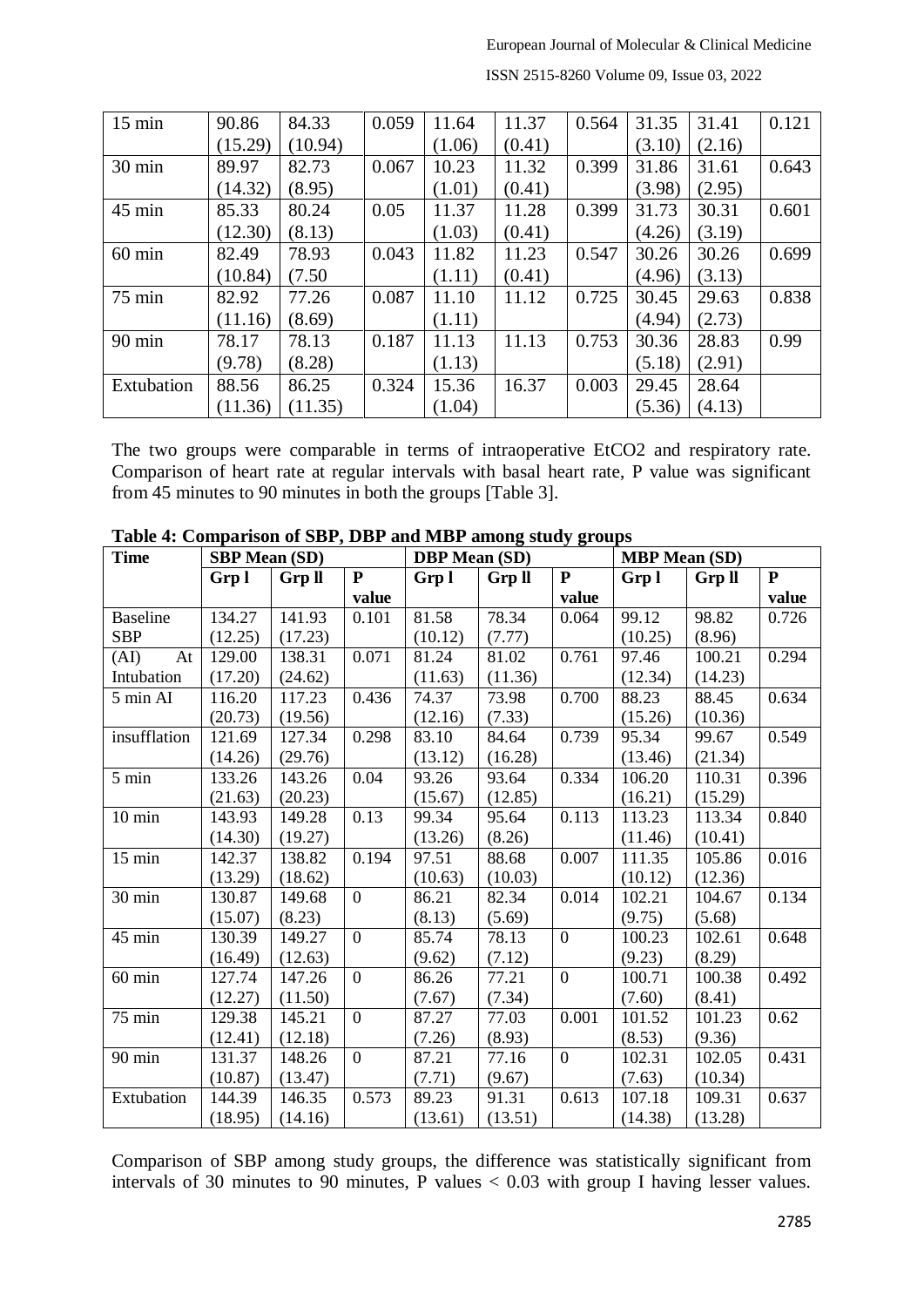Comparison of SBP at regular intervals with basal SBP, the difference was not statistically significant from 30 minutes to 75 minutes in group I, while the difference was statistically significant in group II. In comparison of DBP among study groups, the difference was statistically significant from intervals of 15 minutes to 90 minutes. In comparison of DBP at regular intervals with basal DBP, the difference was not statistically significant at intervals of 45 to 90 minutes in both the groups. In comparison of MAP at regular intervals with basal MAP, the difference was not statistically significant at intervals from 30 to 90 minutes in both the groups [Table 4].

| <b>Time</b>      | Grp 1       |           | <b>Grp ll</b> |           | P value  |
|------------------|-------------|-----------|---------------|-----------|----------|
|                  | <b>Mean</b> | <b>SD</b> | <b>Mean</b>   | <b>SD</b> |          |
| $30 \text{ min}$ | 3.18        | 1.04      | 4.96          | 1.08      | 7.36E-07 |
| 1 hour           | 3.03        | 0.84      | 4.30          | 1.19      | 1.73E-06 |
| 2 hour           | 3.13        | 1.00      | 4.54          | 1.30      | 2.82E-05 |
| 4 hour           | 3.38        | 1.00      | 4.69          | 1.28      | 3.69E-06 |
| 8 hour           | 3.42        | 1.00      | 4.39          | 1.16      | 4.93E-06 |
| 12 hour          | 3.53        | 1.01      | 4.71          | 1.29      | 2.83E-04 |
| 24 hour          | 3.47        | 0.81      | 4.63          | 1.18      | 5.92E-05 |

**Table 5: VAS score comparison among both groups**

In comparison among the study groups for VAS score, the difference between the median values among the two groups was statistically significant with group I having lower VAS score [Table 5]. In comparison among study group for inj. Tramadol given, p valve was significant with group I having lower requirement for the drug. In comparison among study group for incidence of shoulder pain, the difference was not statistically significant between the two groups.

## **DISCUSSION**

The establishment of laparoscopic cholecystectomy as an outpatient procedure has accentuated the clinical importance of stabilizing intraoperative hemodynamic changes, reducing early postoperative pain and hasten early discharge. Pain can induce hemodynamic changes both intraoperatively and postoperatively. Improved postoperative pain treatment using opioid-sparing methods may facilitate a high success rate of outpatient laparoscopic cholecystectomy.[7] Although the pain following a laparoscopic cholecystectomy is less intense than open surgery, patients often suffer visceral pain with coughing, respiratory movements and mobilization and shoulder pain secondary to peritoneal insufflations. TAP block to reduce postoperative pain has been studied, but there are limited studies to evaluate intraoperative hemodynamic stabilization effect of the block with local anesthetics.

Mandy Perrin et al,<sup>[8]</sup> conducted a study to show that pneumoperitoneum causes increase in IAP which along with alteration in the patient's position and effects of carbon dioxide absorption cause changes in physiology, especially within the cardiovascular and respiratory systems. Ishizaki et al,<sup>[9]</sup> tried to evaluate the safe IAP during laparoscopic surgery. They observed a significant fall in cardiac output at 16 mm Hg of IAP. Hemodynamic alterations were not observed at 12 mm Hg of intra-abdominal pressure. Taking into consideration these factors IAP was preset to maximum 12 mm Hg in our study.

In a study done by Chen CK et al,  $^{[10]}$  to determine the area covered by the type of TAP block, concluded that ultrasound guided oblique subcostal TAP block provides a wider analgesic blockade than the posterior approach, with the possibility of being suitable for surgery both superior and inferior to the umbilicus. So, in our study we decided to give subcostal TAP block rather than using the classical approach. When the block is performed by the so-called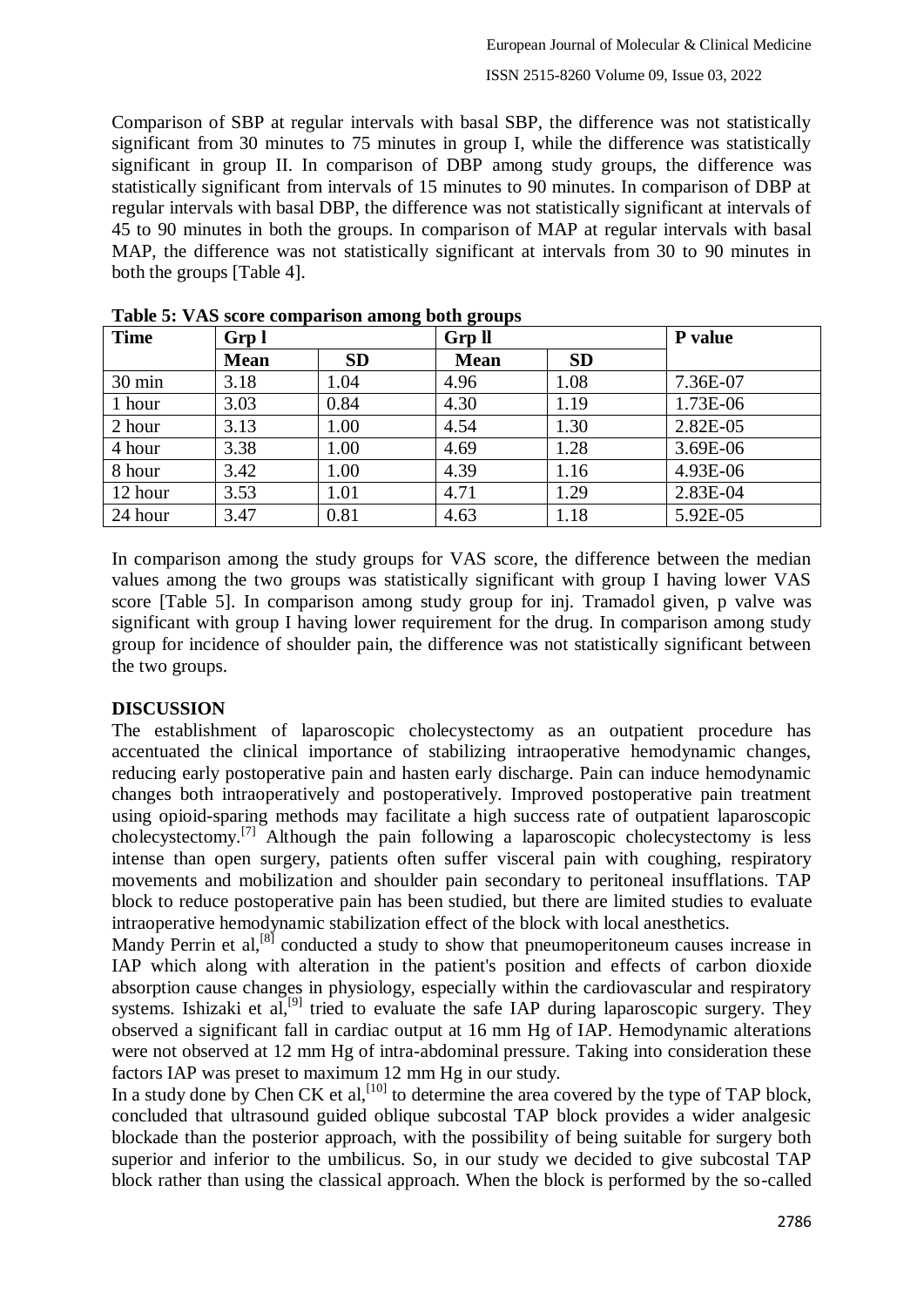#### ISSN 2515-8260 Volume 09, Issue 03, 2022

"pop" or "double pop" technique in the anatomical area of the petit triangle, inadvertent needle position can result in severe complications like bowel puncture, nerve injury and puncture of the liver. A. A. El-Dawlatly et  $al$ ,  $[11]$  performed a study to describe a method of ultrasound-guided TAP block. USG guidance enables exact placement of the local anesthetic for the block. In our study we preferred using USG rather than the landmark technique for correct placement of drug and avoid complications.

Yoon Suk Ra et al,<sup>[12]</sup> conducted a study to compare efficacy of local anesthetics according to the concentration in patients undergoing laparoscopic cholecystectomy. They concluded that the US-TAP block with 0.25% or 0.5% levobupivacaine 30 ml significantly reduced postoperative pain, and there is no significant difference in the quality of pain control by the concentration of levobupivacaine. In our study, we used 0.25% bupivacaine plain, as using higher concentration has no additional benefits.

Qianlin Zhu et al,  $^{[13]}$  conducted a study to investigate the effects of CO2 insufflation on hemodynamic and respiratory function during laparoscopic inguinal hernioplasty. It was observed that blood pressure, EtCO2 and PaCO2 increased significantly, whereas heart rate and pH decreased significantly ( $P < 0.05$ ). In our study, it was found that the HR values during insufflation had deviated from the baseline values and were significant ( $p < 0.05$ ) from 45 to 90 minutes in both the groups. This was in accordance with the earlier study. We also observed that giving TAP block did not prevent the heart rate variability. We compared the HR of control group to study group. Baseline of both groups were comparable. Also comparison between the two groups at insufflation and at regular intervals was not significant ( $p0.05$ ). This was not in accordance with the studies done by Al-Sadek WM,<sup>[14]</sup> which states that giving TAP block controls hemodynamic variability. The possible explanation can be the small sample size of our study and needs further evaluation with a large sample size.

In our study it was observed that the SBP values in group II during insufflation had deviated from the baseline values and were significant ( $p < 0.05$ ) from 30 to 60 minutes. The DBP values during insufflation had not deviated from the baseline at 45 to 90 minutes. Also the MAP values during insufflation had not deviated from the baseline at 45 to 90 minutes. This was in partial accordance with the study done by Joris JL et  $al$ , [15] who observed that laparoscopic cholecystectomy in head-up position results in significant hemodynamic changes in healthy patients, particularly at the induction of pneumoperitoneum. Our study showed that creation of pneumoperitoneum leads to significant changes in SBP after 30 minutes.

M. Tsuchiya et al,<sup>[16]</sup> performed a prospective, randomized study to compare a group receiving general anesthesia and TAP block with a group receiving general anesthesia alone for intraoperative hemodynamic stability in high risk abdominal surgery patients. They concluded that for abdominal surgery in patients with severe cardiovascular disease, combining TAP block with general anesthesia promotes intraoperative hemodynamic stability and early emergence from anesthesia. In our study we found that the SBP values during insufflation had not deviated from the baseline values and the difference was not statistically significant from 30 to 75 minutes ( $p > 0.05$ ) in group I. This was in accordance with the earlier study. The control of SBP after 30 minutes must be due to the time taken for the local anesthetics to act on the peripheral nerve. The DBP and MAP values were neither deviated in control group or in study group after 45 minutes of insufflation.

Similarly when the SBP, DBP and MAP were compared between the two groups, it was not significant initially (p 0.05). But SBP values became statistically significant at intervals from 30 minutes to 90 minutes. Our study showed that giving TAP block has no effect on hemodynamic variability initially, but after 30 minutes it has effect on SBP up to 90 minutes. This might be due to the time taken by the drug to act on the peripheral nerves.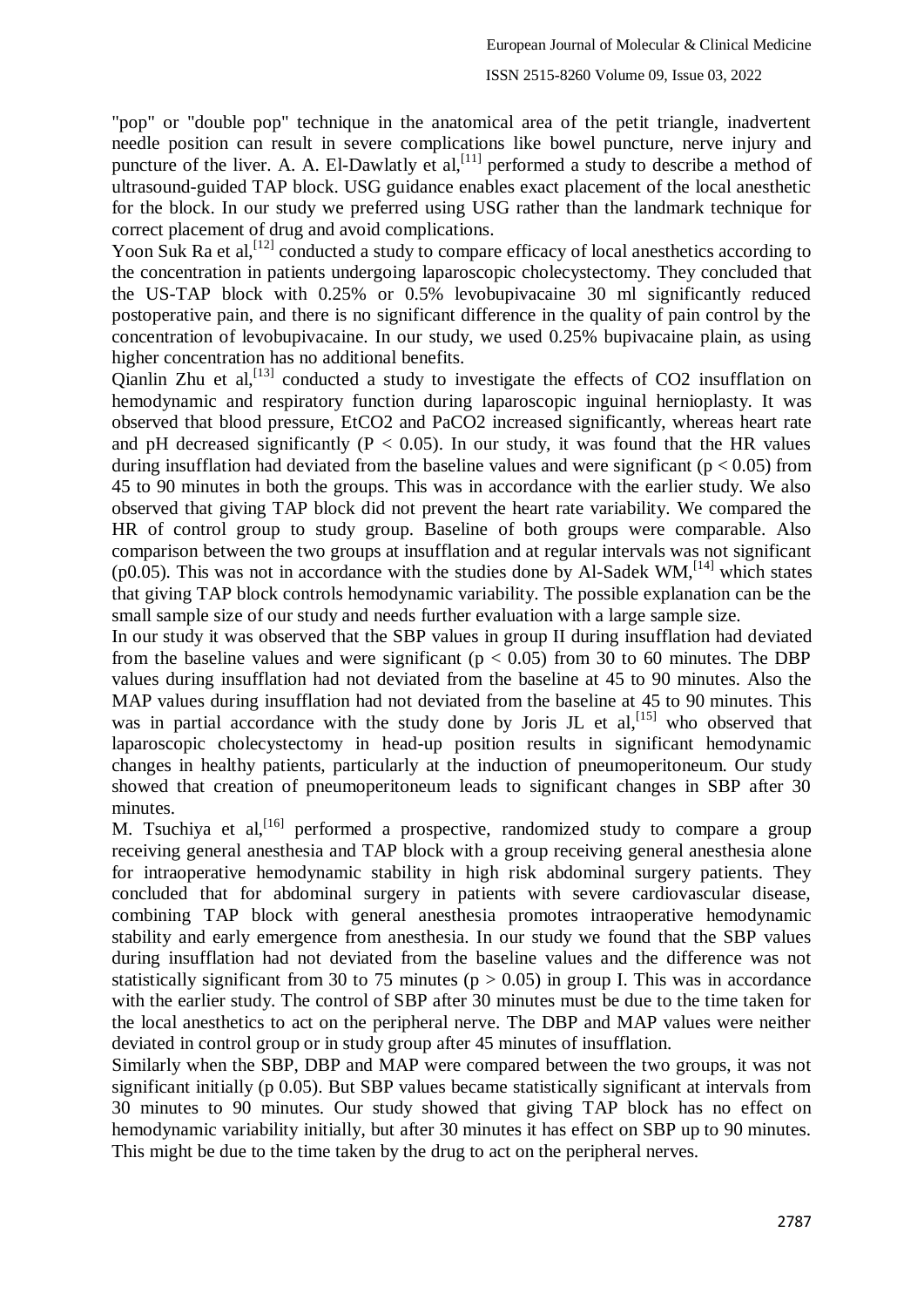SBP is getting affected by many factors and pain is one of the major factor. TAP block controls pain at port insertion site and intraoperative pain by blunting the neuro-humoral response to abdominal insufflation as well as intraoperative procedures, so SBP gets controlled. In our study TAP block doesn't influences HR, DBP and MAP, this may be a due to smaller sample size.

In our study, the pain scores were compared by VAS scale and was significantly low in group I ( $p < 0.05$ ) at all the times. It was found that preoperative administration of TAP block results in better postoperative pain outcomes. Main limitation of our study was sample size. Further studies need to be done with larger sample size.

# **CONCLUSION**

It was necessary to decide the time of TAP block according to the duration of surgery. For patients undergoing laparoscopic surgery, preoperative TAP block was recommended for duration of surgery <180 min for lower consumption of intraoperative opioids, while postoperative TAP block was better than preoperative manipulation for duration of surgery >180 min, which might obtain lower postoperative pain score, less postoperative analgesics, and higher satisfaction score. Further research is warranted to investigate whether the TAP block technique can be improved by optimizing dose and technique-related factors.

# **REFERENCES**

- 1. Hurley R, Murphy J. Acute postoperative pain. Miller's anesthesia. 8th ed. Philadelphia: Elsevier Churchill Livingstone; 2015; 2974.
- 2. Karnik PP, Dave NM, Shah HB, kulkarni K. Comparison of ultrasound-guided traverses abdominis plane block versus local infiltration during paediatric laparoscopic surgeries. Indian journal of anaesthesia. 2019 May; 63(%):356.
- 3. Tsai HC, Yoshida T, Chuang TY, Yang SF, Chang CC, Yao HY, Tai YT, Lin JA, Chen KY. Transversus abdominis plane block: an updated review of anatomy and techniques. Biomed research international. 2017;2017
- 4. Liu R, Qin H, Wang M, Li K, Zhao G. Transversus abdominis plane block with general anaesthesia blunts the perioperative stress response in patients undergoing radical gastrectomy. BMC anaesthesiology. 2019Dec; 19(1):205.
- 5. Amr YM, Amin SM. Comparative study between effect of pre-versus post-incisional traverses abdominis plane block on acute and chronic post-abdominal hysterectomy pain. Anaesthesia, essays and researches. 2011Jan; 5(1):77.
- 6. Bhattacharajee S, Ray M, Ghose T, Maitra S, Layek A. analgesic efficacy of transversus abdominis plane block in providing effective perioperative analgesia in hysterectomy: a randomized controlled trial. Journal of anaesthesiology, clinical pharmacology. 2014 Jul; 30(3):391.
- 7. Dirican B, Erdogan M, Ucar M, Uzgul U, Gulhas N, Kayhan G, Durmus M. comparison of preoperative and postoperative approaches to ultrasound-guided transversus abdominis plane block for postoperative analgesia in total abdominal hysterectomy. Biomed research 2017; 28(4):1738-42.
- 8. Perrin M, Fletcher A. Laparoscopic abdominal surgery. Br J Anaesth 2004; 4:107-10.
- 9. Ishizaki T, et al. Complete laparoscopic resection of the rectum using natural orifice specimen extraction. World J Gastroenterol. 2014; 20(44):16707-16713.
- 10. Chen CK, Tan PC, Phui VE, Teo SC. A comparison of analgesic efficacy between oblique subcostal transversus abdominis plane block and intravenous morphine for laparoscopic cholecystectomy. A prospective randomized controlled trial. Korean J Anesthesiol. 2013;64:511–6